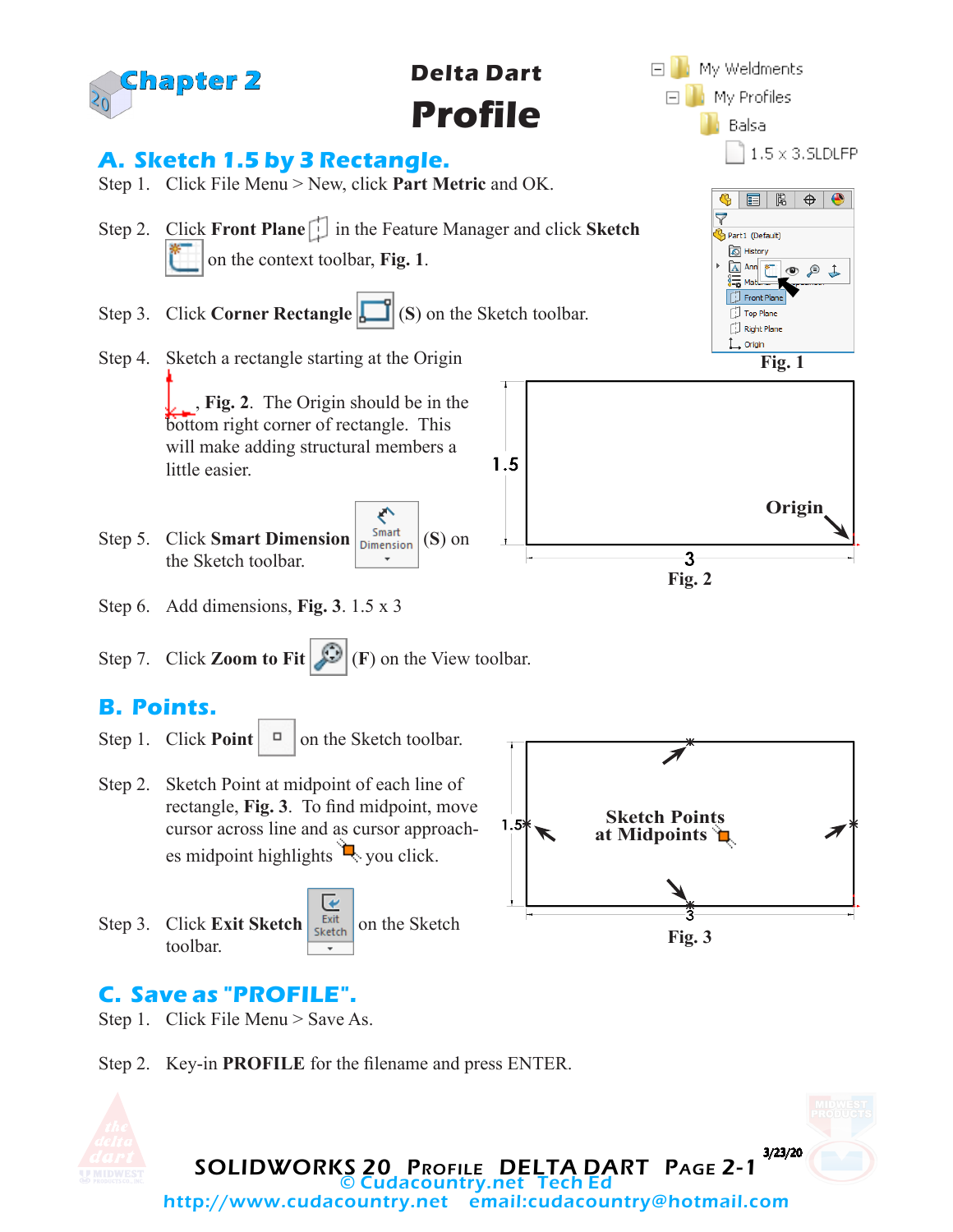## **D. Properties 1.5 by 3.**

- Step 1. **Right click Annotations <b>A** in the Feature Manager and click **Show Feature Dimensions** from menu, **Fig. 4**.
- Step 2. Click File Menu > Properties.

Step 4.

Step 3. In the Summary Information dialog box on the Custom tab set: under Property Name, **Fig. 5**

| key-in StockSize                              |                                                                                                                         |                     |                                                                 |                                      |                  |
|-----------------------------------------------|-------------------------------------------------------------------------------------------------------------------------|---------------------|-----------------------------------------------------------------|--------------------------------------|------------------|
| under Type                                    | Summary Information                                                                                                     |                     |                                                                 |                                      | □<br>×           |
| select Text                                   | Summary Custom Configuration Specific                                                                                   |                     |                                                                 |                                      |                  |
|                                               |                                                                                                                         |                     |                                                                 | <b>BOM</b> quantity:<br>- None -     |                  |
| under Value/Text                              | Delete                                                                                                                  |                     |                                                                 |                                      | <b>Edit List</b> |
| Expression                                    | <b>Property Name</b>                                                                                                    | <b>Type</b>         | <b>Value / Text Expression</b>                                  | <b>Evaluated Value</b>               | ග                |
| click in box to                               | StockSize<br>2<br><type a="" not="" propert<="" th=""><th>Text <math>\sim</math></th><th></th><th></th><th></th></type> | Text $\sim$         |                                                                 |                                      |                  |
|                                               | Key-in                                                                                                                  |                     | Click in<br><b>Select</b>                                       |                                      |                  |
| select the field                              |                                                                                                                         |                     | here                                                            |                                      |                  |
|                                               |                                                                                                                         |                     |                                                                 | OK<br>Cancel                         | Help             |
| click 1.5 dimension                           |                                                                                                                         |                     | Fig. 5                                                          |                                      |                  |
| in sketch, Fig. 6. You might have to          |                                                                                                                         |                     |                                                                 |                                      |                  |
| move Summary Information dialog               |                                                                                                                         |                     |                                                                 |                                      |                  |
| out of the way.                               |                                                                                                                         |                     |                                                                 |                                      |                  |
|                                               |                                                                                                                         |                     | 1.5                                                             |                                      |                  |
| key-in space (spacebar) X space               |                                                                                                                         |                     |                                                                 | <b>Click dimension</b>               |                  |
| (spacebar), Fig. 7                            |                                                                                                                         |                     |                                                                 |                                      |                  |
|                                               |                                                                                                                         |                     |                                                                 | 3                                    |                  |
| click 3 dimension in sketch, Fig. 8           |                                                                                                                         |                     |                                                                 | Fig. 6                               |                  |
|                                               | Summary Information                                                                                                     |                     |                                                                 |                                      | □<br>×           |
| under Property                                |                                                                                                                         |                     |                                                                 |                                      |                  |
| Name (below                                   | Summary Custom Configuration Specific                                                                                   |                     |                                                                 | <b>BOM</b> quantity:                 |                  |
| StockSize), Fig. 9                            | Delete                                                                                                                  |                     |                                                                 | - None -                             | <b>Edit List</b> |
|                                               |                                                                                                                         |                     |                                                                 |                                      |                  |
| key-in                                        | <b>Property Name</b><br>1<br>StockSize                                                                                  | <b>Type</b><br>Text | <b>Value / Text Expression</b><br>"D1@Sketch1@PROFILE.SLDPRT" x | <b>Evaluated Value</b><br>$\vee$ 1.5 | ග                |
| <b>Description</b>                            | 2<br><type a="" new="" propert<="" th=""><th></th><th></th><th></th><th></th></type>                                    |                     |                                                                 |                                      |                  |
| under Type                                    |                                                                                                                         |                     | Fig. 7                                                          | space x space                        |                  |
| select Text                                   |                                                                                                                         |                     |                                                                 |                                      |                  |
| under Value/Text                              |                                                                                                                         |                     |                                                                 |                                      |                  |
| Expression                                    |                                                                                                                         |                     | 1.5                                                             |                                      |                  |
| $key-in$ 1.5mm x 3mm                          |                                                                                                                         |                     |                                                                 | <b>Click dimension</b>               |                  |
|                                               |                                                                                                                         |                     |                                                                 |                                      |                  |
| press Tab key and Evaluated Value updates to: |                                                                                                                         |                     |                                                                 |                                      |                  |
| $1.5 \times 3$                                |                                                                                                                         |                     |                                                                 | Fig. 8                               |                  |
| $1.5$ mm x $3$ mm                             | Summary Information                                                                                                     |                     |                                                                 |                                      | □<br>X           |
|                                               | Summary Custom Configuration Specific                                                                                   |                     |                                                                 |                                      |                  |
| click OK.                                     |                                                                                                                         |                     |                                                                 | <b>BOM</b> quantity:                 |                  |
|                                               | Delete                                                                                                                  |                     |                                                                 | - None -<br>$\checkmark$             | <b>Edit List</b> |
| Save. Use Ctrl-S.                             | <b>Property Name</b>                                                                                                    | <b>Type</b>         | <b>Value / Text Expression</b>                                  | <b>Evaluated Value</b>               | ග                |
|                                               | 1<br>Text<br>StockSize                                                                                                  |                     | 'D1@Sketch1@PROFILE.SLDPRT" x "D2@Sketch1                       | $1.5 \times 3$                       |                  |
|                                               | 2<br><b>Description</b><br>Text                                                                                         |                     | 1.5mm x 3mm                                                     | 1.5mm x 3mm                          |                  |
|                                               | Key-in                                                                                                                  | <b>Select</b>       | Fig. 9<br><b>Key-in</b>                                         |                                      |                  |
|                                               |                                                                                                                         |                     | <b>SOLIDWORKS 20 PROFILE DELTA DART PAGE 2-2</b>                |                                      |                  |
|                                               |                                                                                                                         |                     |                                                                 |                                      |                  |

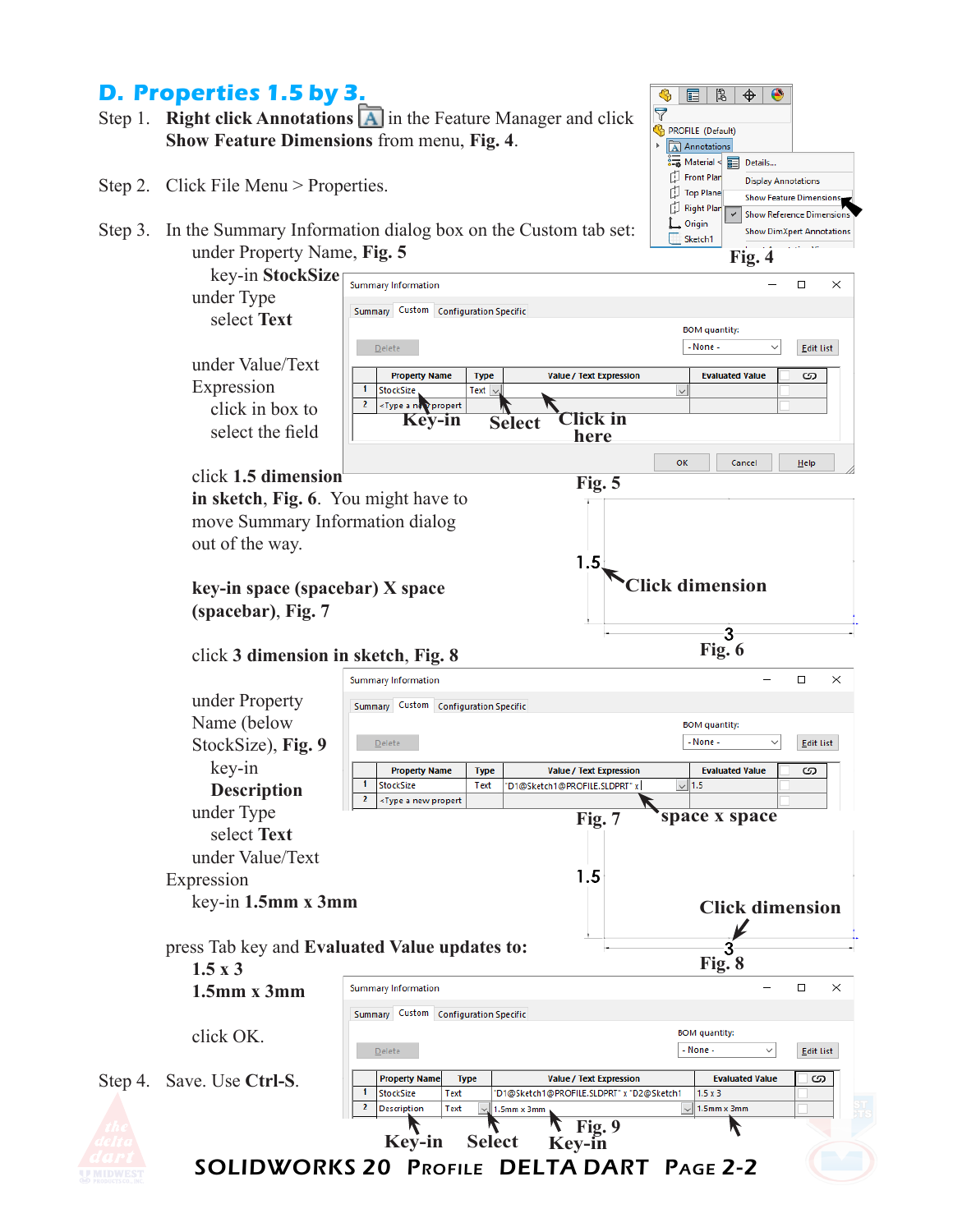## **E. Save as "1.5 X 3" Library Feature Part in Sub-folders.**

- Step 1. Click **Sketch1** in the Feature Manager to select the sketch, Fig. 10. The Sketch must be selected when you save as Lib Feat.
- Step 2. Click File Menu > Save As.
- Step 3. In the Save As dialog box: key-in **1.5 x 3** for file name, **Fig. 11** set **Save as Type** to **Lib Feat Part** navigate to **My Documents/Tech Ed 19-20**
- Step 4. Click **New Folder** button, **Fig. 12** key-in **My Weldments** for folder name **double click My Weldments**
- Step 5. Click **New Folder** button, **Fig. 13** key-in **My Profiles** for folder name **double click My Profiles**





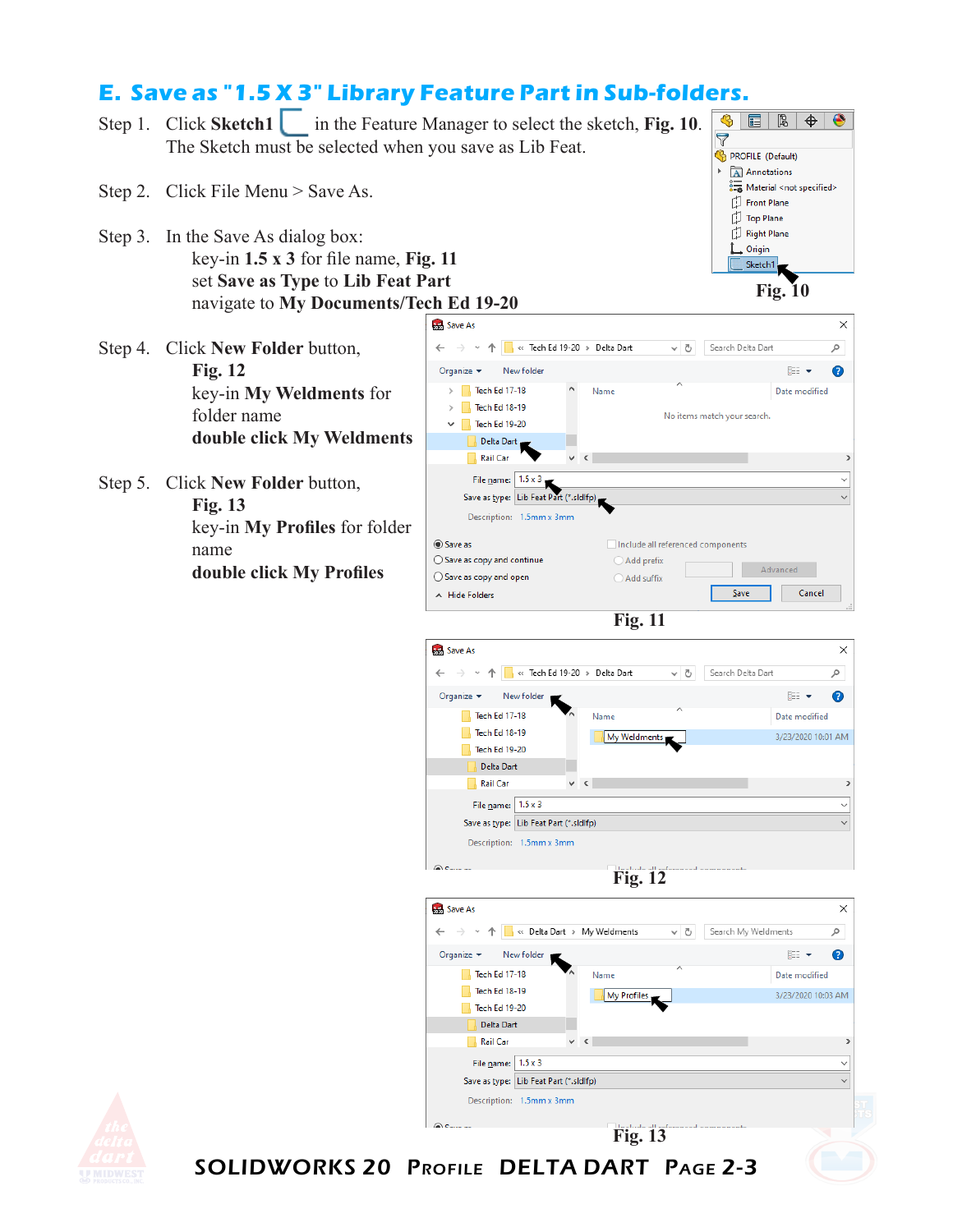- Step 6. Click **New Folder** button, **Fig. 14** key-in **Balsa** for folder name **double click Balsa folder**
- Step 7. Confirm folders: We just created 3 subfolders, **Fig. 15 My Weldments My Profiles**

click **Save**.

 **Balsa**





**Fig. 15**





SOLIDWORKS 20 Profile DELTA DART Page 2-4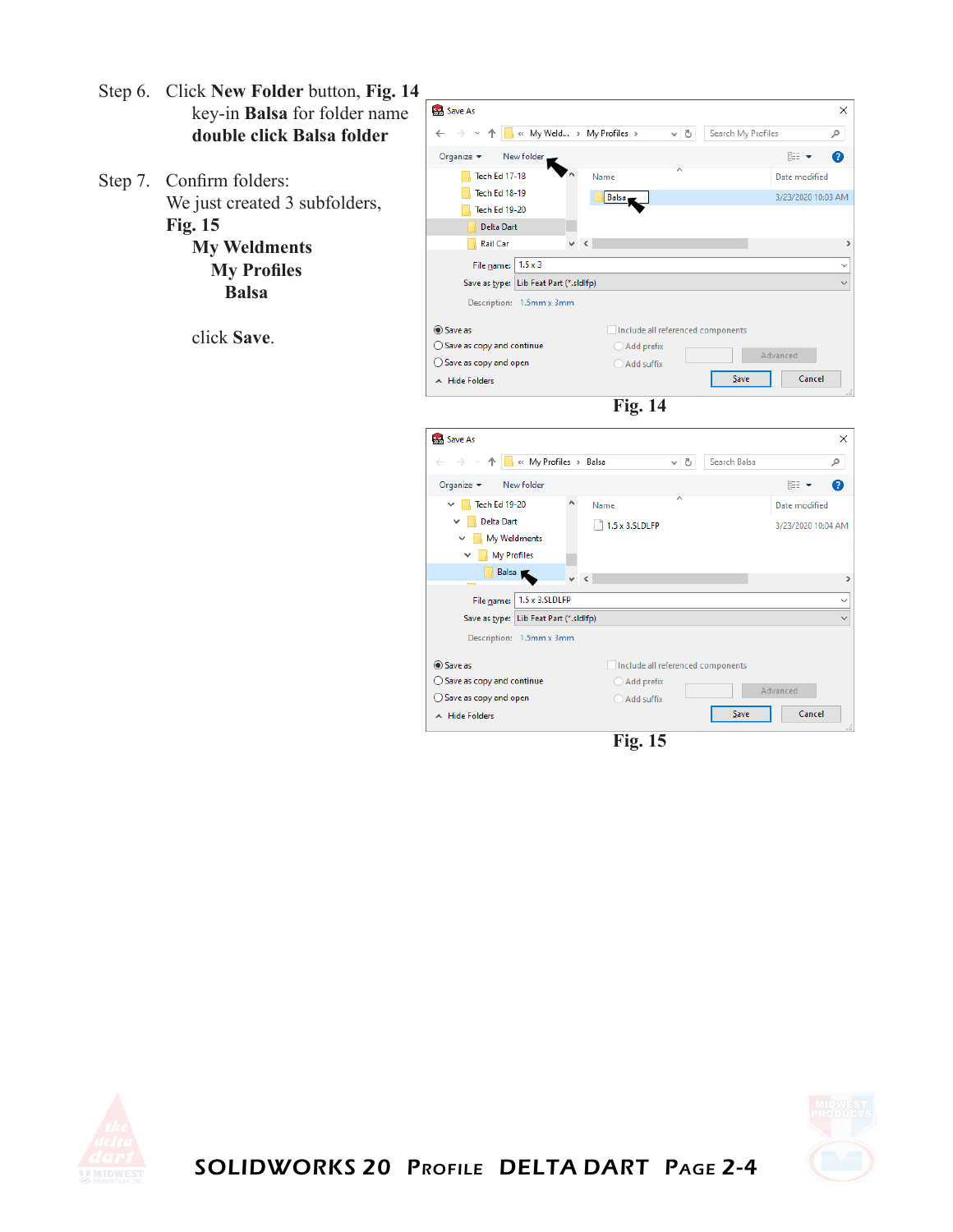## **F. Custom Profile File Location.**

- Step 1. Click **Options**  $\left|\left\{\begin{matrix}\phi\\ \phi\end{matrix}\right\}\right|$  on the Standard toolbar.
- Step 2. In the System Options dialog box, select **File Location** on left, **Fig. 16** under **Show folders for:** System Options - File Locations select **Weldment Profiles**. System Options Document Properties Show folders for: General **MRD** Step 3. If you **DO NOT** have Drawings Folders: - Display Style permissions/rights to Area Hatch/Fill your SOLIDWORKS Performance Colors install folder continue Sketch Relations/Snaps here: **Display** Selection Performance Click **Add** button, **Assemblies External References Fig. 16**. **Default Templates**

Navigate to your **My Weldments** folder, **Fig. 17**. Click Select Folder. Click OK. Click OK.



 $\times$ 

**Fig. 16**









SOLIDWORKS 20 Profile DELTA DART Page 2-5